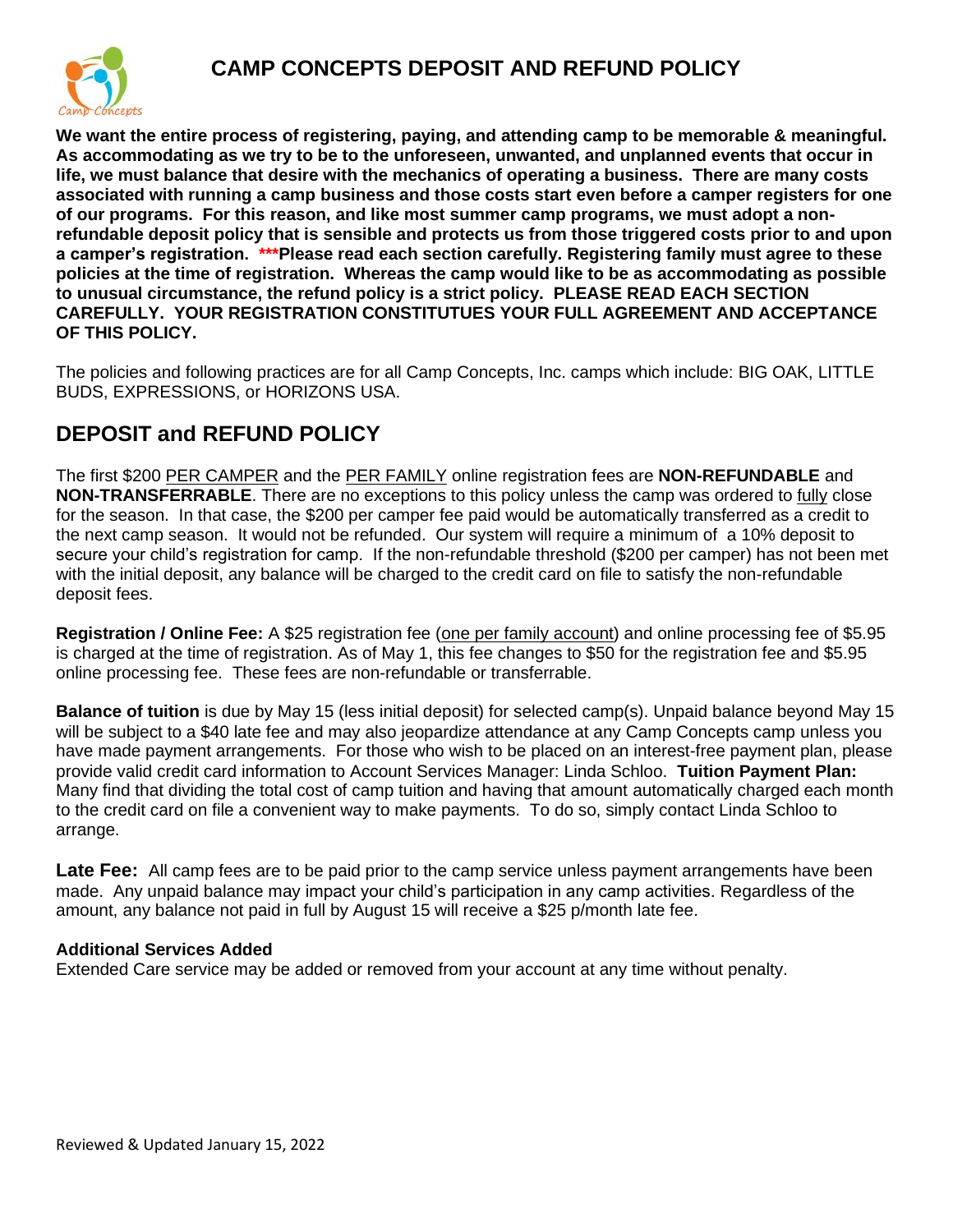# **COVID, FORCED CLOSURE and VOLUNTARY WITHDRAW**

COVID-19 posed some significant challenges for families and businesses alike. We were fortunate to be able to operate our full 9-weeks of camp in 2020 and 2021, without one case of COVID-19. Whereas we hope the situation does not repeat itself, like many businesses, we have felt it necessary to clearly specify should similar situations occur. We have tried to make sensible decisions based on what we hope are unlikely circumstances- many of which are out of anyone's control. Please review entire policy

## **WITHDRAW/CANCELLATION PRIOR TO MAY 15th:**

Once registered, the above-mentioned deposit monies are non-refundable

- **VOLUNTARY WITHDRAW:** If, after making the initial \$200 per child deposit, a parent voluntarily cancels their child's registration for any reason, all deposit and registration fees paid remain nonrefundable. All other monies paid are fully refundable, less an early cancellation fee of \$100. The parent may also choose to transfer any amount over the non-refundable deposit fees to the next camp season. We will waive the early cancellation fee for those who choose this method.
- **FORCED CLOSURE (partial weeks)** If, by order of the property owner, local, state, Federal authorities force the closure of camp operations (Not for the entire summer season) all monies paid for the forcecancelled weeks (above the non-refundable \$200 per child deposit and \$30.95 online fee) may be refunded. The parent may also transfer the cancelled week(s) to any remaining weeks of the current season when we do operate, or, they may also choose to apply those funds to the next camp season with a TUITION FREEZE guaranteeing the same tuition rate the following season for the cancelled weeks. Only those weeks that were cancelled by outside authorities will be refunded or transferred. All other operational weeks will be subjected to the normal refund policy if you decide to cancel remaining available weeks.
- **FORCED CLOSURE (All weeks)** If, property owner, or by order of local, state, Federal authorities force the closure of camp operations (for the entire summer) all monies paid (above the non-refundable \$200 per camper and \$30.95 family online fee) will be refunded or may be credited towards the next camp season with a TUITION FREEZE for the following year. The non-refundable deposit of \$200 per camper will be transferred to the next camp season only.

# **POLICY CHANGES AS OF MAY 15th:**

- **VOLUNTARY WITHDRAW-** There are no refunds for cancellations after May 15th. Any remaining payments owed on outstanding registration will be charged to the card on file.
- **FORCED CLOSURE (partial weeks)** If, property owner, by order of local, state, Federal authorities force the closure of camp operations (Not for the entire summer season) all monies paid for the cancelled weeks (above the non-refundable \$200 per child deposit and \$30.95 or \$50.05 online fee) may be refunded. The parent may also transfer the cancelled week(s) to any remaining weeks of the current season when we do operate, or they may also choose to apply those funds to the next camp season with a TUITION FREEZE guaranteeing the same tuition rate the following season for the cancelled weeks. Only those weeks that were cancelled by outside authorities will be refunded or transferred. All other operational weeks will be subjected to the normal refund policy.
- **FORCED CLOSURE (All weeks)** If, by order of property owner, local, state, Federal authorities force the closure of camp operations (for the entire summer) all monies paid (above the non-refundable \$200 per camper and \$30.95 or \$50.95 online family fee) will be refunded or may be credited towards the next camp season with TUITION FREEZE for the following year. The non-refundable deposit of \$200 per camper will only be transferred to the next camp season only.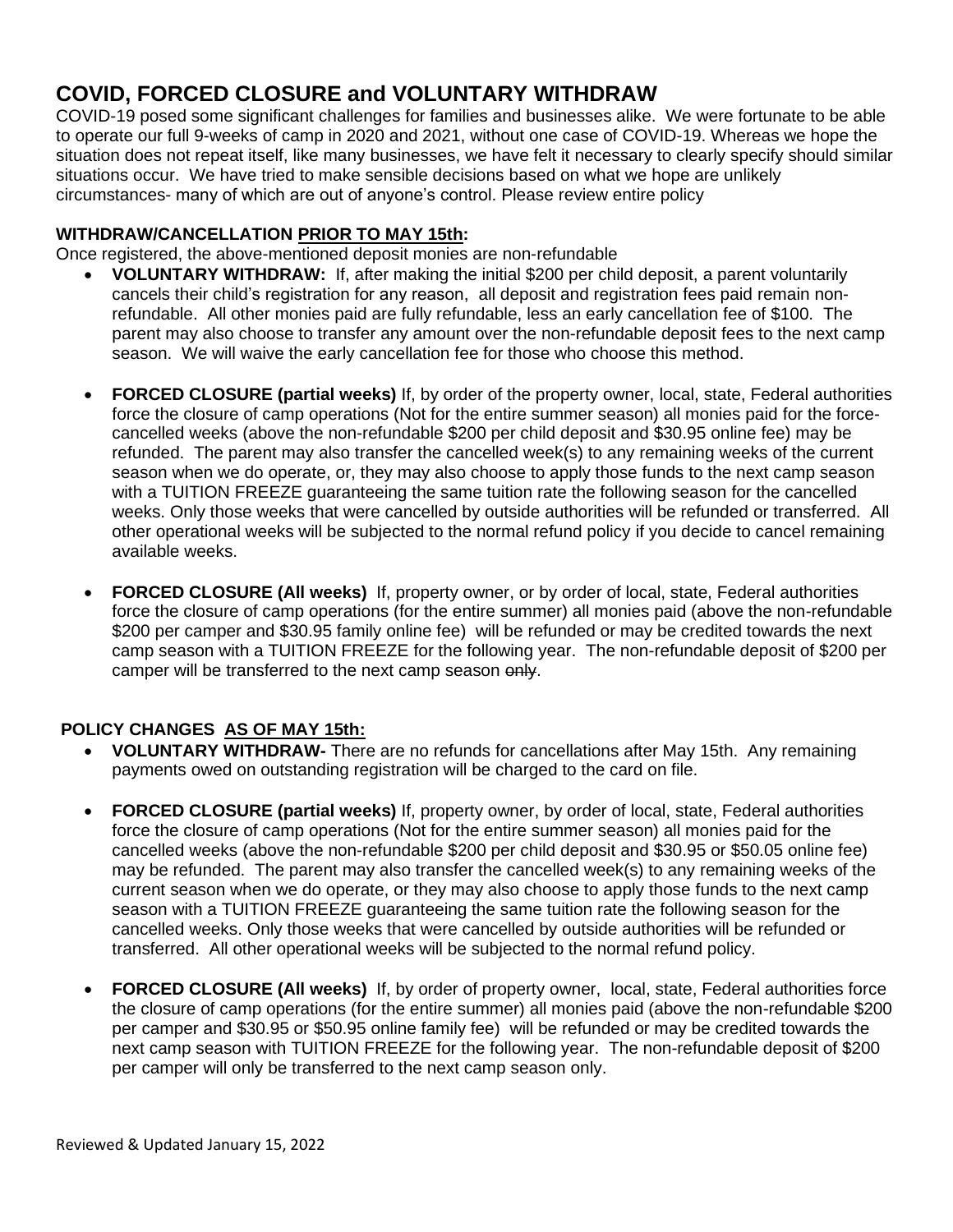### **CAMP CONCEPTS REFUND POLICY**

| <b>UP UNTIL</b><br>MAY 15th          | Non-Refundable<br>\$200 p/camper fee | Non-Refundable<br>\$30.95 p/family<br>app/online fee | <b>AMOUNTS PAID, above</b><br>non-refundable portion,<br>towards camp balance                                                                                                                 | <b>REMAINING BALANCE</b><br><b>OWED</b>                                                                                                                                                                                      |
|--------------------------------------|--------------------------------------|------------------------------------------------------|-----------------------------------------------------------------------------------------------------------------------------------------------------------------------------------------------|------------------------------------------------------------------------------------------------------------------------------------------------------------------------------------------------------------------------------|
| <b>VOLUNTARY</b><br><b>WITHDRAW</b>  | Non-refundable                       | Non-refundable                                       | Refundable less a \$100<br>cancellation fee or you<br>may transfer paid monies<br>to next year and<br>cancellation fee would not<br>be charged                                                | Cancelled                                                                                                                                                                                                                    |
| <b>FORCED CLOSURE</b><br>- Partial   | Non-refundable                       | Non-refundable                                       | Transfer cancelled week(s)<br>to:<br>*open remaining week(s)<br>or<br>*cancelled week(s) to next<br>year with price freeze for<br>that week(s) or<br>*only cancelled weeks can<br>be refunded | *Balance is due on<br>registered, non-<br>cancelled weeks<br>*If you cancel already<br>registered remaining<br>available weeks, you will<br>be charged a \$100<br>cancellation fee and<br>subject to normal refund<br>policy |
| <b>FORCED CLOSURE</b><br>- ALL Weeks | Transfer to next<br>year             | Non-refundable                                       | Refundable or you may<br>transfer to next year with a<br>price freeze                                                                                                                         | Cancelled                                                                                                                                                                                                                    |

| <b>AFTER</b><br>MAY 15th             | Non-Refundable<br>\$200 p/camper fee | Non-Refundable<br>\$50.95 p/family<br>app/online fee | <b>AMOUNTS PAID, above</b><br>non-refundable portion,<br>towards camp balance                                                                                                                                                                           | <b>REMAINING BALANCE</b><br><b>OWED</b>                                                                                                                                                                                    |
|--------------------------------------|--------------------------------------|------------------------------------------------------|---------------------------------------------------------------------------------------------------------------------------------------------------------------------------------------------------------------------------------------------------------|----------------------------------------------------------------------------------------------------------------------------------------------------------------------------------------------------------------------------|
| <b>VOLUNTARY</b><br><b>WITHDRAW</b>  | Non-refundable                       | Non-refundable                                       | Non-refundable                                                                                                                                                                                                                                          | Balance will be charged                                                                                                                                                                                                    |
| <b>FORCED CLOSURE</b><br>- Partial   | Non-refundable                       | Non-refundable                                       | Transfer cancelled week(s)<br>to:<br>*open remaining week(s)<br>or<br>*cancelled week(s) to next<br>year with price freeze for<br>that week(s)<br>*if you choose to cancel<br>any remaining available<br>paid weeks - those weeks<br>are non-refundable | *Balance owed for any<br>weeks still attending<br>*if you choose to cancel<br>remaining registered<br>weeks, you will be<br>charged the balance<br>since those weeks are<br>not cancelled, available<br>and non-refundable |
| <b>FORCED CLOSURE</b><br>- All Weeks | Transfer to next<br>year             | Non-refundable                                       | Transfer to next year with<br>price frozen for weeks paid<br>for                                                                                                                                                                                        | Cancelled                                                                                                                                                                                                                  |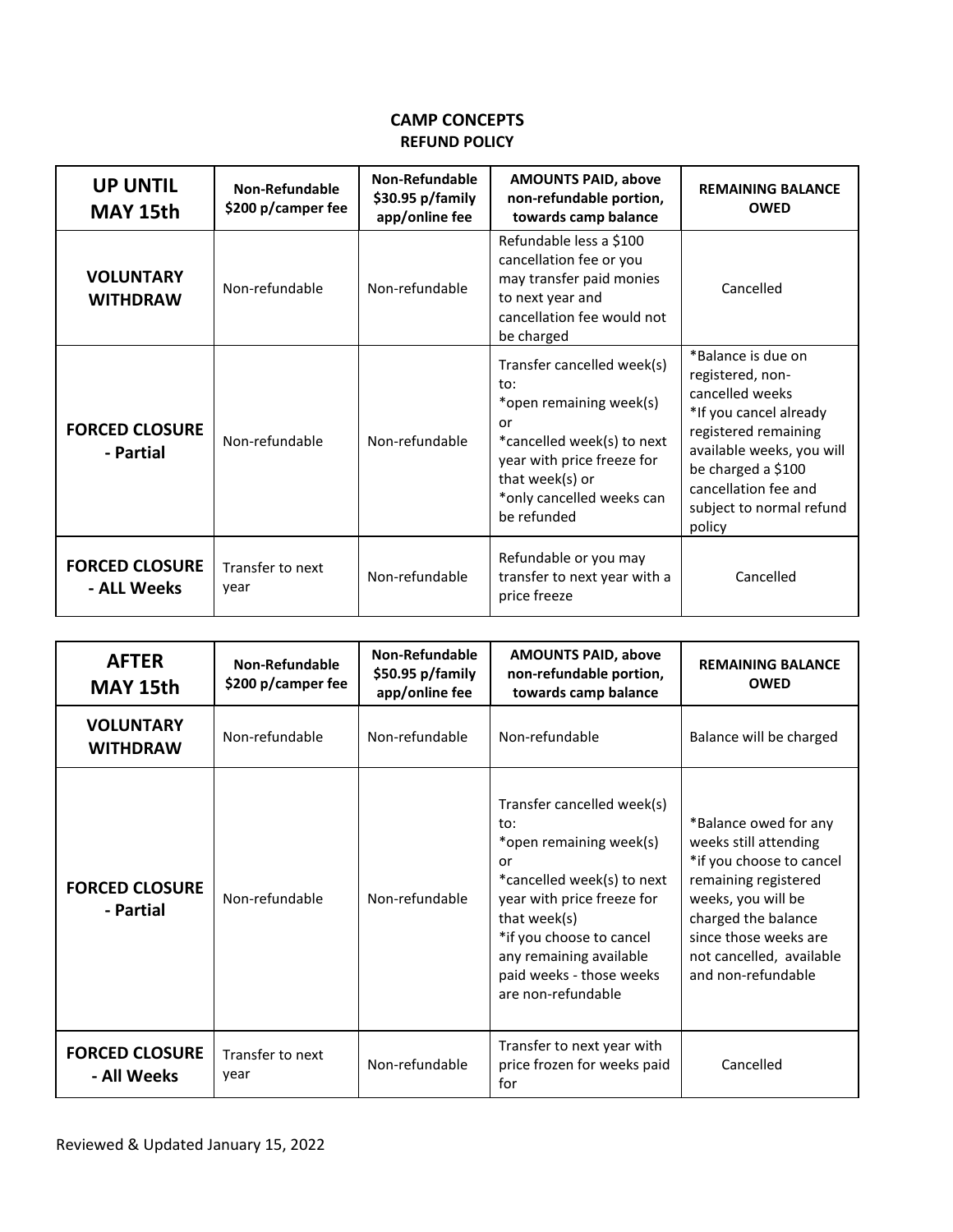## **WAIVER AND RELEASE OF LIABILITY**

As parent or legal guardian registering a child for camp, I do so voluntarily and therefore understand that participation in any Camp Concepts Inc. camp (the "Camp") exposes my child to a variety of hazards and risks, foreseen and unforeseen, major, or minor injuries. These hazards and risks include, but are not limited to, serious personal injury, property damage, and death ("Injuries and Damages"). I understand that Injuries and Damages can arise, as a result of negligence or otherwise, from natural causes; physical conditions; activities, which may include but are not limited to swimming, games, and other athletic, nature, travel and recreational activities; and activities of others.

In consideration for my child's acceptance and participation in the Camp and intending to be legally bound, I confirm that:

• My child's participation in the Camp is voluntary and I and my child voluntarily assume all risks associated with my child's participation in the Camp.

• I understand that neither Camp Concepts, St. John's or any other property leased by Camp Concepts assume any responsibility for any Injuries or Damages arising from or connected with my child's participation in the Camp.

• My child has had the opportunity to consult with appropriate medical personnel and by virtue of our decision to register for the program(s) I declare that my child is physically fit for participation in the Camp.

• My child agrees to comply with all applicable rules and policies of the Camp, now or decided in the future.

● By registering for camp, I acknowledge and accept the financial responsibility and obligations as described and set forth herein.

• It is also understood that we ask staff to participate in all activities with the campers. Whereas we do instruct staff members to use their best judgement and care when participating in these activities, it is understood that accidents may arise resulting in injuries to campers that are unintended and that may be the result of the size, speed, strength, or skill level differential between staff and campers.

This Waiver and Release is intended to be as broad and inclusive as is permitted by law and governed by the laws of the Commonwealth of Pennsylvania. If any provision or any part of any provision of this Waiver and Release is held to be invalid or legally unenforceable for any reason, the remainder of this Waiver and Release shall not be affected thereby and shall remain valid and fully enforceable.

MY CHILD, A MINOR, AND I RELEASE AND DISCHARGE CAMP CONCEPTS AND ITS OFFICERS, DIRECTORS, EMPLOYEES, RENTAL SITES, CONTRACTORS AND AGENTS FROM ANY AND ALL LIABILITY, AND WAIVE ALL CLAIMS, SUITS AND ACTIONS OF ANY KIND AGAINST ANY AND ALL OF THEM, FOR DEATH, DISABILITY, PERSONAL INJURY, OR PROPERTY DAMAGE, THAT MAY HEREAFTER ACCRUE TO MY CHILD, MY CHILD'S EXECUTORS, ADMINSITRATORS, HEIRS, NEXT OF KIN, AND SUCCESSORS AND ASSIGNS, ME, AND MY EXECUTORS, ADMINSITRATORS, HEIRS, NEXT OF KIN, SUCCESSORS AND ASSIGNS, ARISING OUT OF OR IN ANY WAY CONNECTED WITH MY CHILD'S PARTICIPATION IN THE CAMP. I AND MY CHILD FURTHER AGREE TO HOLD HARMLESS CAMP CONCEPTS AND ITS OFFICERS, RENTAL SITES, DIRECTORS, EMPLOYEES, CONTRACTORS AND AGENTS FROM ANY CLAIMS, SUITS AND ACTIONS OF ANY KIND CAUSED BY MY CHILD'S NEGLIGENCE WHILE A PARTICIPANT IN THE CAMP.

I am the parent/legal guardian of my child. I affirm, by virtue of my registration, that I acknowledge that I have read this Waiver and Release and understand it. By registering and paying a deposit, I have therefore read and accepted these policies and this Waiver and Release my child and I are giving up legal rights. I understand that this is a binding legal document.

### **Camper Behavioral Policy & Expectations**

We believe all children have a powerful urge and curiosity to learn about themselves and the world around them. The best opportunities for learning come from socialization, exploration, and discovery such as what a